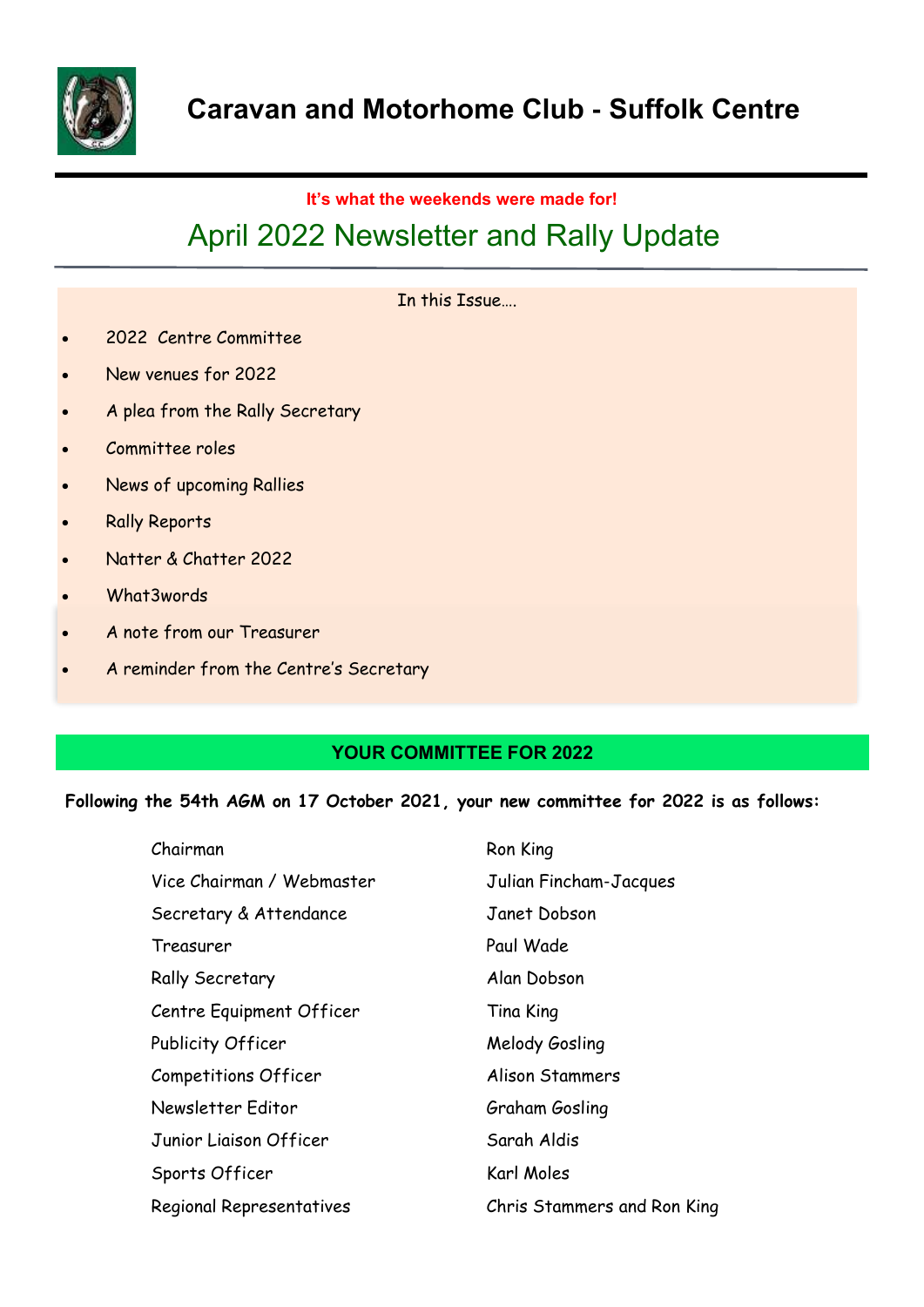## **NEW VENUES FOR 2022**

As well as some regular venues, 2022 sees the return of old favourites to the list of rallies—

> Clopton Village Hall, 13 /15 May. Henham Steam, 16 / 18 September

> > **New venues for 2022: -**



Swann's Nursery, Bromeswell, 17 / 24 June Applefields Caravan Park, Leiston, 7 / 11 July Gresham's Prep School, Holt, 25 / 29 August Lessingham, Norfolk, 2 / 5 September

## **More details can be found in the 2022 Centre Handbook**

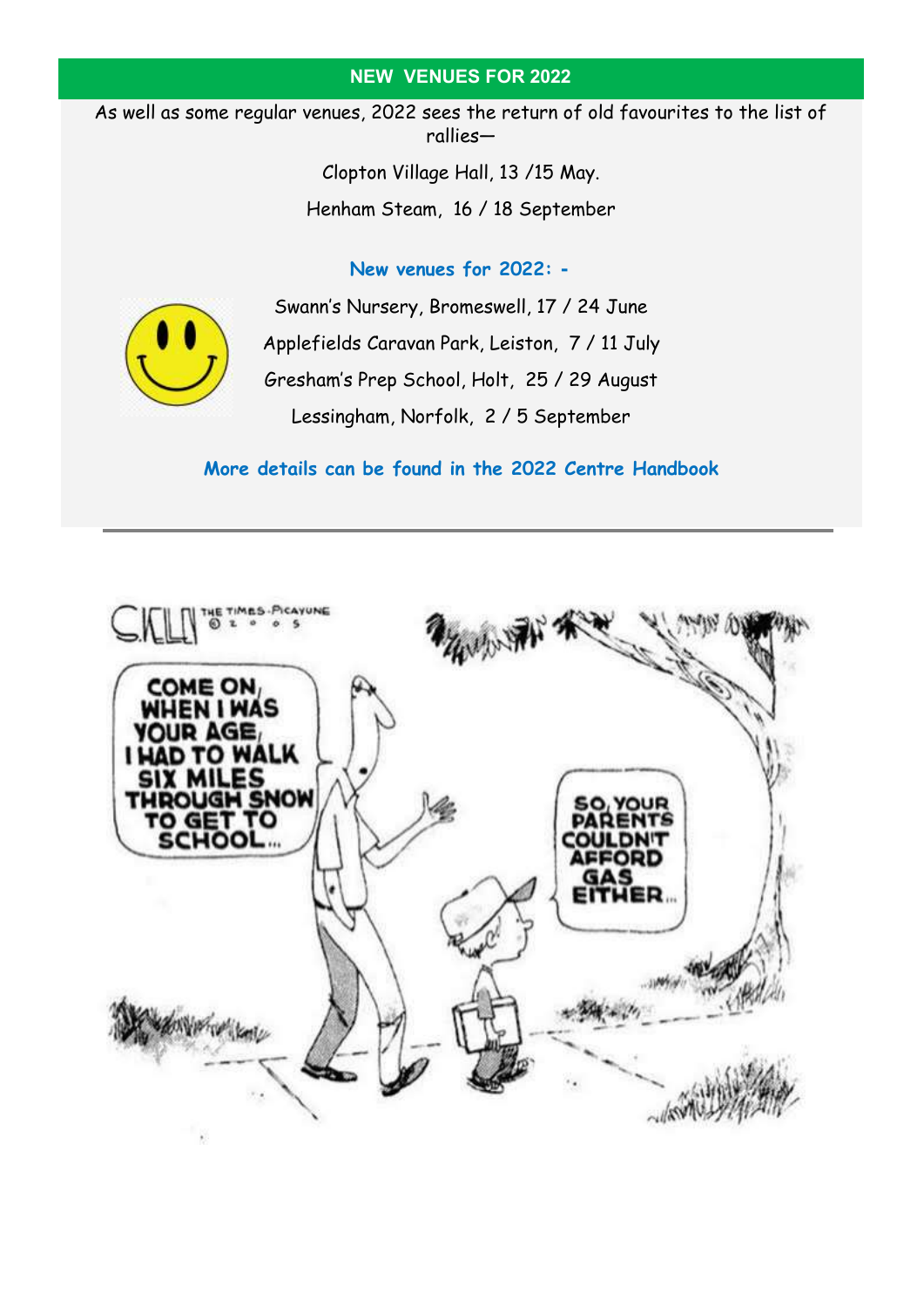# **A MESSAGE FROM OUR RALLY SECRETARY COULD YOU MARSHAL A RALLY?**

Bit of an old saying - Your Centre Needs You - but it's true. Members that volunteer to act as Rally Marshals are the mainstay of the Centre - without them the Centre can't function. We operate our Centre by members either finding a venue - or being pointed in the direction of one via the committee - and with the help of the Rally Secretary and others, help is at hand to put it all together. Worried about the finance side - no need to be, our Treasurer is on hand to go through everything. Many marshals you will see return year and year so it can't be too daunting otherwise they would be running for the hills.

If you're interested for 2023 then either drop me a line at [rallysec@suffolkcentre.co.uk,](mailto:rallysec@suffolkcentre.co.uk) or perhaps come along to our Natter and Chatter meeting in February and chat to the committee that will be there, along probably with several of the Rally Marshals for next year.

Alan Dobson, Rally Secretary.

## **HAVE YOU EVER WONDERED WHAT THE DIFFERENT COMMITTEE ROLES ENTAIL?**

# **WEBMASTER**

The role of the Webmaster is to maintain the website as a source of information, historic and new, for members. Also, a view into the club for those people who are considering joining and want to find out more information.

The website works alongside the Centre Facebook page to provide updates on rallies, centre / club events and any other information that may affect Centre members. Where possible urgent updates are placed on the Facebook page as soon as they are received and then followed up with further details on the website later.

Members may not be aware that the website also provides the facility for members to advertise items for sale. Now is the perfect opportunity to dust the cobwebs from those items you do not use anymore and offer them out to other members. You can even upload your own photos to showcase your items.

Julian Fincham-Jacques, Webmaster

# **PUBLICITY OFFICER**

The role of Publicity Officer is to liaise between the Club and the Centre. To provide as much information covering our rallies as possible for inclusion in the magazine under the dedicated centres section, pictures are always a good idea, 'pictures paint a thousand words', always useful to feature happy smiling members. Another aspect of the role is to ensure that the centres publicity leaflet is updated regularly and distributed to as many caravan and motorhome outlets as possible. Also, part of the role is to double up as Dealership Days Officer, however unfortunately with COVID being dominant for the past 2 years it has not been possible to arrange any but it is hoped that with the easing of regulations that role can now be brought back into play. It is an important aspect in introducing the Centre and its activities to potential new members.

Melody Gosling Publicity Officer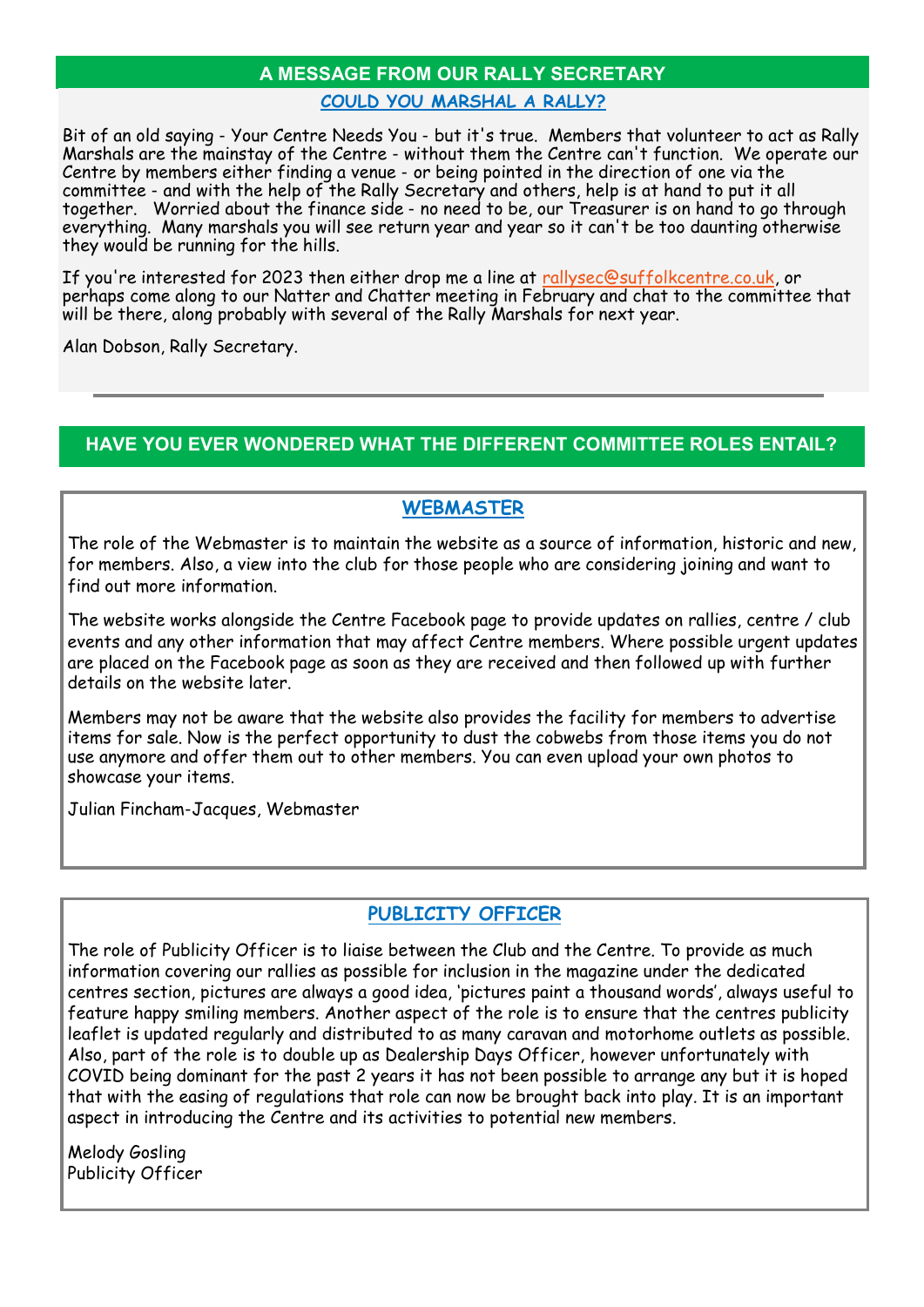## **Here is a list of rallies being held over the next few months:-**

- April 14th to 18th. 'A Trinity Easter—Trinity Park, Ipswich. An Easter-themed Rally with music, games and hopefully a Fish 'n' Chips Supper. 50 units
- April 22nd to 24th. 'Can You See The Sea Monster?", Peewit Caravan Park, Felixstowe. Licensed site with toilet/shower block. Within walking distance of the town & seafront. Social get-together on the Saturday evening. **THIS RALLY IS FULL—WAITING LIST IN OPERATION**
- May 6th. to 13th. "Springtime in the Forest". Forest Camping, Rendlesham. Electric hook-up on all pitches. Rally bookable for a minimum of 2 nights. 40 units.
- May 13th. to 15th. "Cheesey Friday 13th. Weekend". Clopton Village Hall. A gentle, relaxing weekend and get-together. Cheese and Wine social. 25 units.
- June 2nd. to 5th. "A Meare Weekend in Thorpeness". Enjoy a relaxing Platinum Bank Holiday weekend in beautiful Thorpeness. 50 units.
- June 17th to 24th. "Midsummer Break", Bromeswell. A get-together for walks, cream teas & light-hearted games. 32 units.
- June 27th to July 9th. "Return to The Dordogne Holiday Rally". St Leon sur Vezere, France.Relaxing holiday rally at Le Paradis holiday park in the Dordogne. 20 units.

## **Please see the 2022 Rally Handbook or the Suffolk Centre website (www.suffolkcentre.org.uk) for more details.**

# **FEATURED RALLY**



**Meare Weekend at Thorpeness.**

This year's Meare weekend takes place at the Ogilvie Pavilion and Sports Ground over the Queens Platinum Jubilee Bank Holiday, Thursday  $2^{nd}$  June to Sunday  $5^{th}$  June.

Why not enjoy the Platinum Bank Holiday Weekend, relaxing with friends and family in beautiful Thorpeness? Take advantage of the Meare, beach, shops and tearooms. You can also visit nearby Aldeburgh by foot, bike or car.

Family/Children's activities are planned to celebrate the Queen's Jubilee. There will also be an award for the best jubilee themed caravan over the weekend.

If you wish to attend, then spaces are still available. You can send your rally slips to the address in your rally book, or you can email them to thorpenessmeare@suffolkcentre.co.uk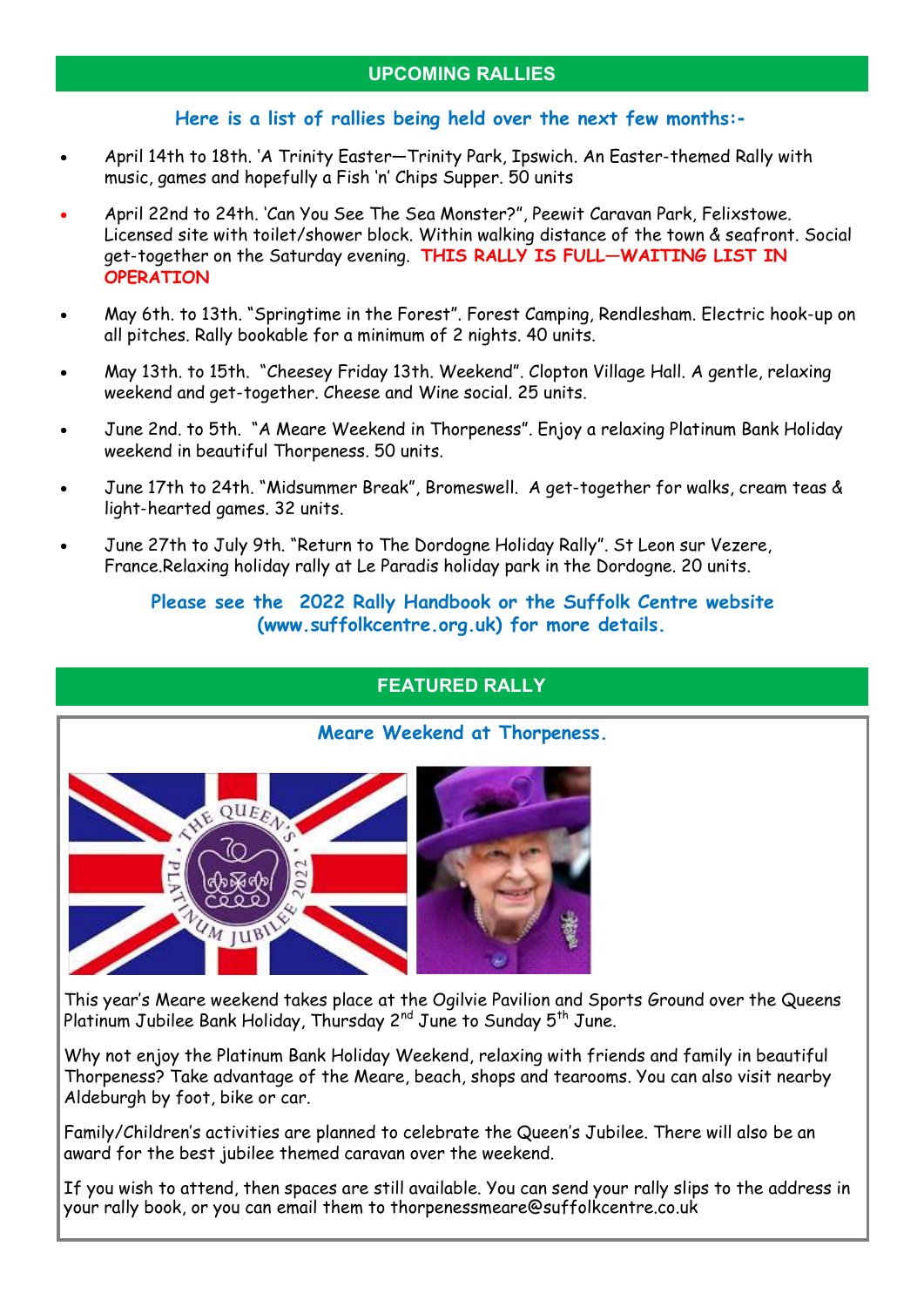## **RALLY REPORTS**

## **FIRST RALLY OF THE YEAR, SAXSTEAD. 7TH-9TH.JANUARY 2022**

Arrived at the Old Mill House, Saxstead to a dry Friday afternoon.

In the evening it was time to meet friends for a few beverages in the bar and catch up on news since we were all together.

Saturday was a disaster, as regards to the weather. Rained all day, even those that would walk the two miles into Framlingham took to four wheeled transport.

In the evening we all got together in our little groups and enjoyed the cuisine that was there for



the offering. A varied menu was on offer, followed by a good selection of sweets. Thank you to our hosts Nick and Ruth for putting on a great menu.

Sunday was a much crisper day and Flagpole was held outside my van. A total of nine units made it to the weekend rally.

Looking forward to next year,

Ron

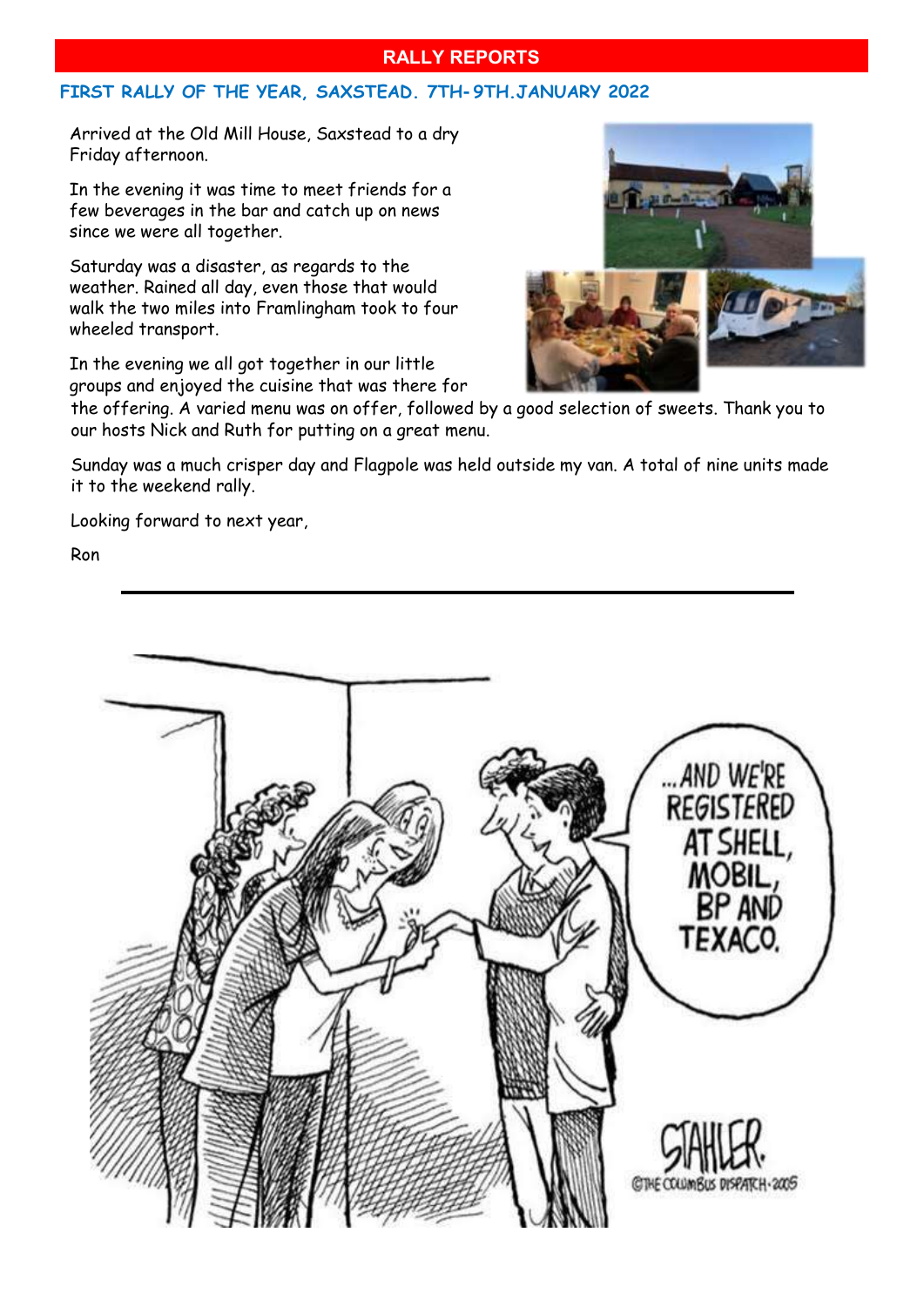# **RALLY REPORTS**

#### **VALENTINE RALLY, HALLOWTREE. 11th.- 13th. FEBRUARY**

The weekend got off to a good start on Friday afternoon for myself and Denise, in as much the weather stayed fine and no wet clothes to dry. I must admit I kept getting side tracked while setting up and Denise did the majority of the work, including fetching the water and priming the system.

Friday night, we all gathered in the hall for tea/coffee and a catch up with friends.

After the marshals finished doing their duties it was down to a game of Bingo where the proceeds were split between the winners and the Chairman's Charity. A bit of fun was had while the numbers were called out, an alterative version for the numbers was also used along side. I seem to remember a lot of spitting and two little ducks were some of the alternatives.

Saturday night we all congregated back in the hall, where a three course meal was served with wine and very nice it was too. Well done to the marshals for putting on an excellent spread. Once the dinner was over, we were entertained by A1 Disco who played our Valentine requests and of course had to get up and have that dance with your loved one.

I think I can speak for all those that came and supported the rally, that we thoroughly enjoyed our weekend away in our units.

The money raised playing bingo, plus donations and sales of Air Ambulance merchandise a total sum £33.00p was raised.

Look forward to next Valentines.

Ron King.





**People have always** named children after expensive things. **Mercedes, Dior, Chardonnay next year** watch out for **Electric, Gas and** Petrol.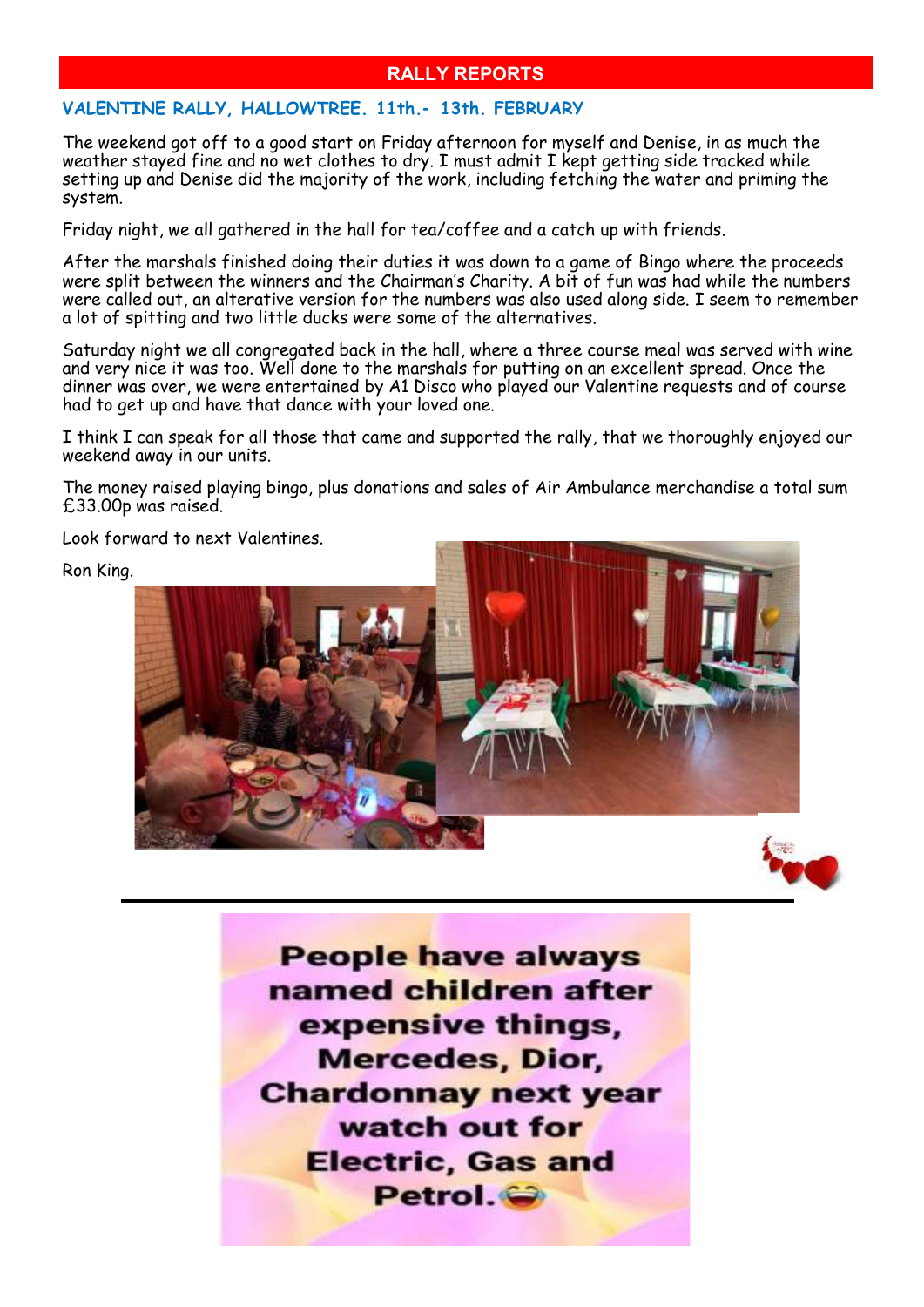#### **NATTER & CHATTER HALLOWTREE 13TH FEBRUARY 2022**

Sunday morning saw the weather turn out quite pleasant with the sun shining, although a bit breezy.

Members were made welcome with tea and coffee. Chris Stammers with Lily and Chris's mum organised bacon butties for people to purchase at very good rates. Chris and Lily decided with the little bit of profit that was made from the sale of the rolls should go the Chairman's Charity, East Anglian Air Ambulance. Thank you for £15.00 donation, along with the £33.00 raised at the rally, £48.00 was raised for the Centre Charity.

A good turnout from Suffolk Centre members attending the informal meeting, after last year's Natter & Chatter had to be cancelled due the Covid Pandemic. Because of the threat of Covid still on people's



**A good turnout for this year's Natter & Chatter**

minds, every opening that could be opened, was done so, with people accepting the cool breeze coming in from the outside.

At the meeting John Kent. Chairman of Anglia Region gave a short speech about the region and their involvement with centres this next coming year. Greg Potter who is the nominated member for Anglia Region and also on the Club Executive Council Committee, was invited to the meeting to update on where the club is moving forward after the pandemic. He made reference to the Club Fest and the waiting list for people who want to attend. The organising committee have been able to secure about another two hundred spaces for the weekend.



**Karen & Tony Reed accept the Don Alcock Shield**

It was a great pleasure for me to present Sarah Fincham-Jacques with the Dave Totman Shield for most rallies attended by junior members of our club for the last year. Sarah achieved ten rallies. WELL DONE SARAH.

Ron King

This year, because many rallies had to be cancelled, it was decided to lower the number of rallies attended by members to receive a Fellowship Plaque to six. Fourteen families qualified, with eight families achieving six to nine rallies. We had five families achieve ten or more with two families making thirteen trips to the rally field. Garry and Connie Pyett and Tony and Karen Reed. As Garry and Connie were not eligible for the Don Alcock Shield due their role as Centre Chairman and Lady, the honours went to Tony and Karen. WELL DONE TONY & KAREN.



**Sarah Fincham-Jaques receiving the Dave Totman Shield**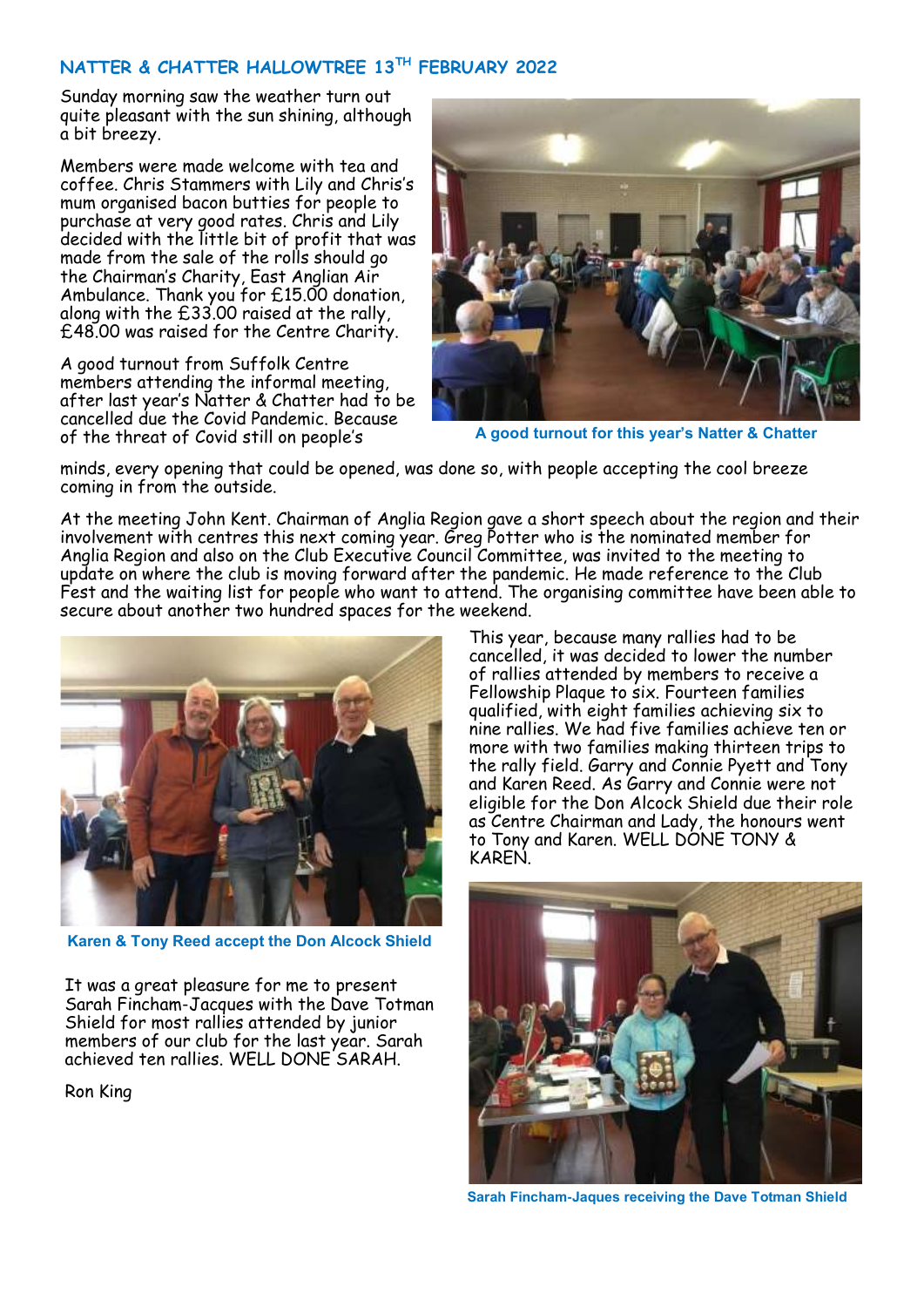What is... **M** WHAT3WORDS

Have you ever seen the "what3words" description in the information about a rally and wondered what it means? Then read on.

Simply put, "what3words" is a navigation system that provides the location of any place on the planet to the nearest 3 metres by 3metres.

Street addresses weren't designed for 2022. They aren't accurate enough to specify precise locations, such as building entrances, and don't exist for parks and many rural areas. This makes it hard to find places, especially in the countryside and prevents people from describing exactly where help is needed in an emergency. Most of us will have the experience of trying to find somewhere in a remote rural location by entering a postcode into our satnav, only to find we are hundreds of metres away!

"What3Words" divides the world into 3 metre squares and gives each square a unique combination of three words. It's the easiest way to find and share exact locations. It does not aim to replace street addressing, rather, it is a useful addition when street addresses are not accurate enough.

For example, the address of the main entrance to the site at Trinity Park is…

## **///peanut.installs.towel**

You can download the "what3words" app to your smartphone or tablet and integrate with Google Maps to navigate to your destination.

The "what3words" location listed in the details of each rally should be the location of the entry to the site off the nearest road. *Although a "what3words" location will identify a precise spot, it is important to be aware that the approach directions given in the rally details should always be followed as they provide the safest way to approach a rally location with your caravan or motorhome.*

# **AN UPDATE FROM OUR TREASURER**

I am able to inform the centre membership, that the independent examiner has completed his review of the accounts of the centre, for the Financial Year ended 31st Dec 2021 and these have been forwarded to the club for consolidation into their annual accounts.

I am not allowed to disclose the figures until our AGM, however for those of you who were unable to attend last year's AGM, or were asleep when I gave my report, I gave a forecast that they should reflect a fair to reasonable surplus for the year. I am allowed to tell you though, that my forecast was in my opinion accurate.

Should any Marshall have any questions relating to VAT or other financial issues prior to their rally, please contact me.

Paul Wade Treasurer